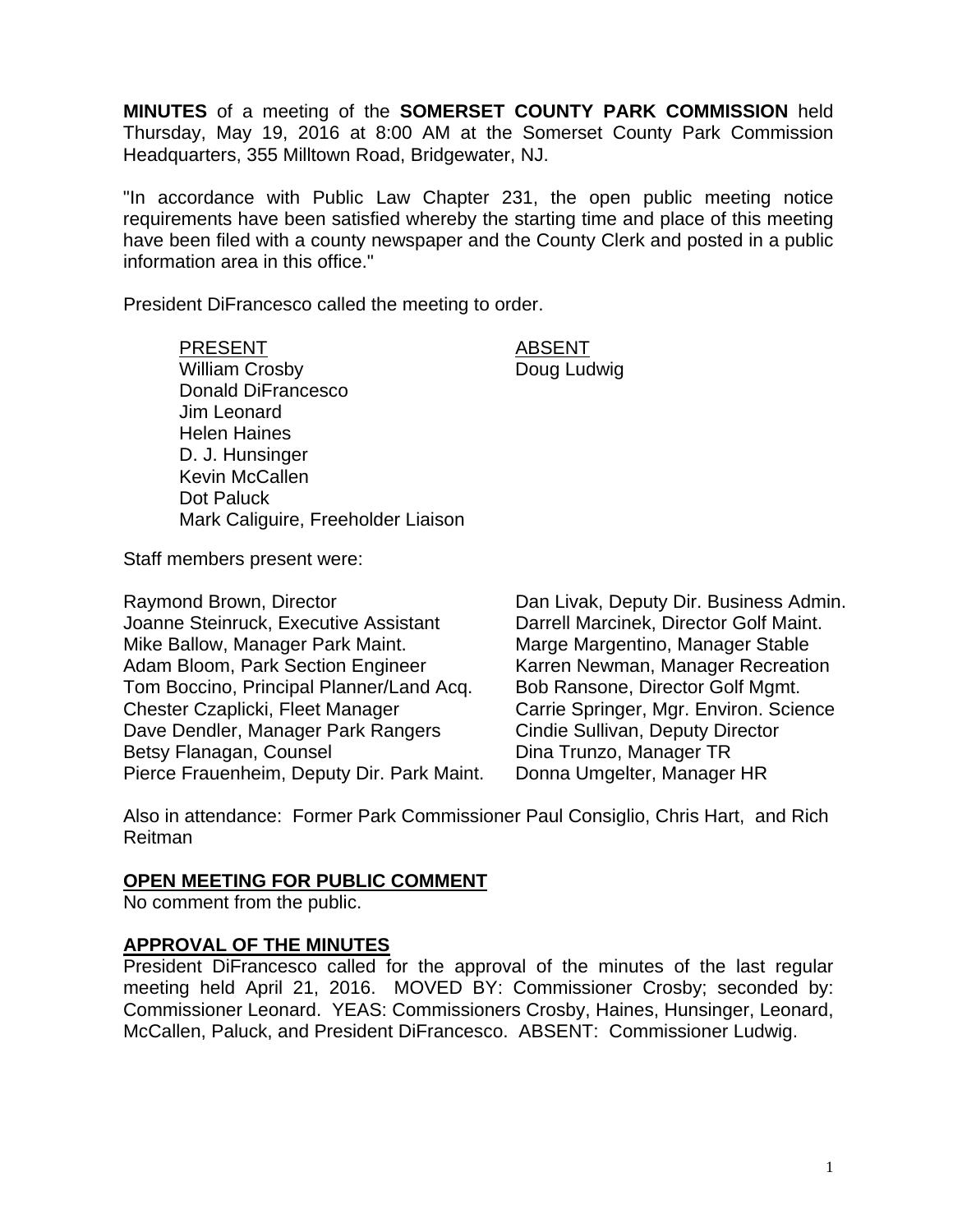# **APPROVAL OF BILLS FOR PAYMENT**

## **Resolution R16-036 – Payment of Claims**

Resolution authorizing payment of bills for \$948,303.53 comprising of check numbers 5650-5651, 5723-5724, 5539-5603, 5605-5644, and 5653-5722. MOVED BY: Commissioner Crosby; seconded by: Commissioner Leonard. YEAS: Commissioners Crosby, Haines, Hunsinger, Leonard, McCallen, Paluck, and President DiFrancesco. ABSENT: Commissioner Ludwig.

#### **DIRECTOR'S REPORT**

Director Brown submitted a report for the month of April 2016.

Ray thanked Freeholder Caliguire, and Commissioners Haines and Crosby for attending the Arbor Day event. Commissioner Leonard asked Ray about the video for the Somerset County Business Partnership Citizen of the Year dinner that Ray mentioned from the Commissioner Correspondence. Ray reported that the Citizen of the Year was Michael Camerino who is Park Foundation Board Counsel and supporter of the Foundation.

# **CONSENT AGENDA**

## **RESOLUTIONS**

The following resolutions were MOVED BY: Commissioner Crosby; seconded by: Commissioner Paluck. YEAS: Commissioners Crosby, Haines, Hunsinger, Leonard, McCallen, Paluck, and President DiFrancesco. ABSENT: Commissioner Ludwig.

#### **Resolution R16-037 – Adopting the 2016 Operating Budget**

Resolution adopts the 2016 Operating Budget.

Dan Livak reported that the proposed 2016 Operating Budget is a 1.65% increase as compared to the 2015 Operating Budget with an increase of the County appropriation of \$116,000 which has been earmarked for Mountain View Park for the fourth quarter of 2016. There is funding reserved for salary increases and there has been an increase in health care and Joint Insurance Fund premiums. This is an austere and balanced budget. Ray commented that salary increases will be given this year. He thanked the Finance Committee, Chris Hart, and Nick Trasente for their support during this process.

#### **Resolution R16-038 – Award of Fourth Year of a Five-Year Contract for Ice Cream/Soft Ice Concession**

Resolution awards a contract to Josefa, Inc. The fourth year concession fee is \$1,750.00.

## **Resolution R16-039 – Award of Golf Shop Resale of Merchandise**

Resolution awards contracts to Acushnet, Town Talk, Cutter & Buck, RJ Shepherd Co., Gear for Sports, Ping Inc., Jack Jolly & Son Inc., Range Servant America Inc., YRI, Horungs Golf Products, Sundog Eyewear, Callaway Golf (Top Flite, Hogan, Odyssey), Callaway, Perry Ellis International/Supreme International, Green Grass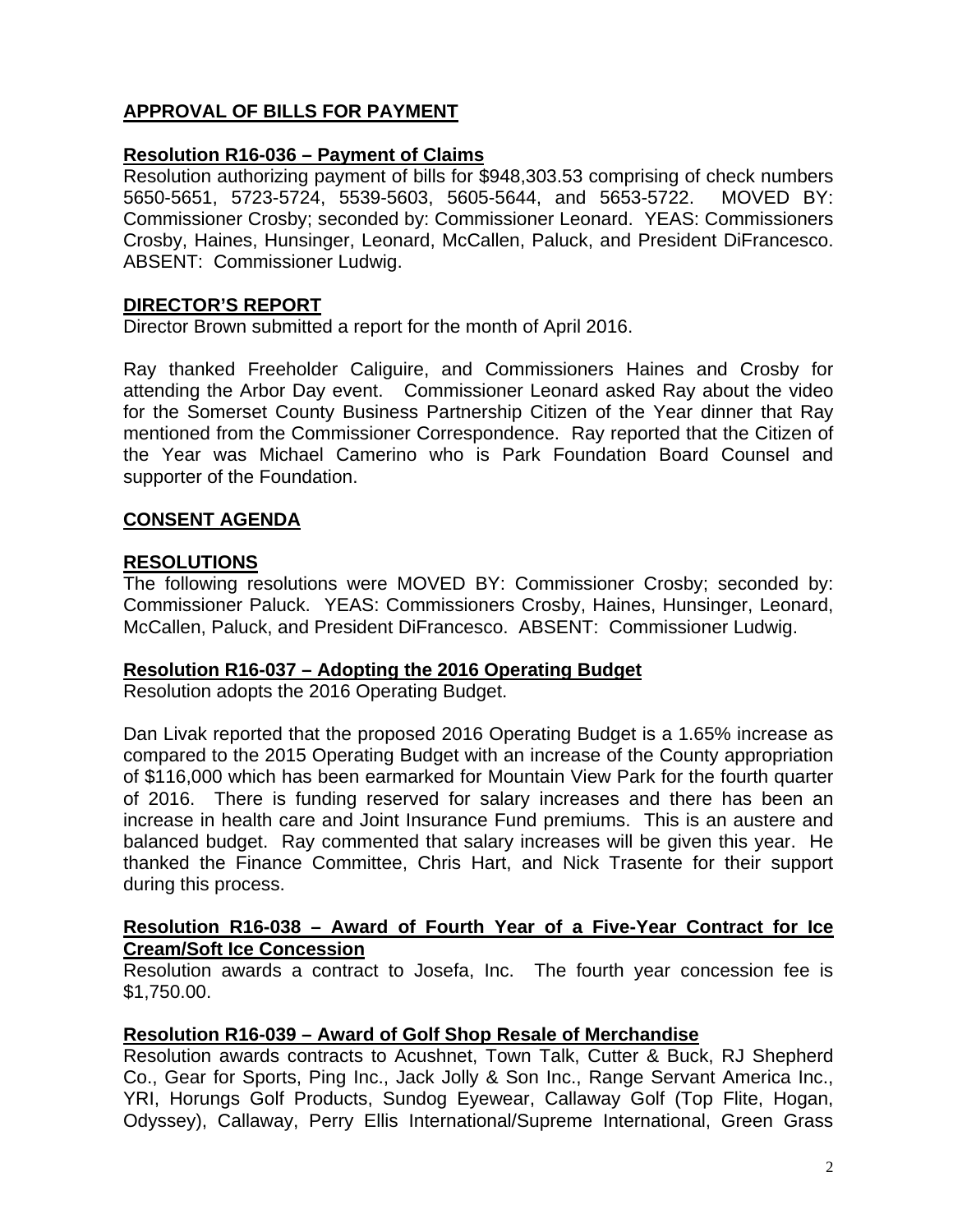One, Recreational Marketing Inc., Cobra Golf, HA Sheldon Canada LTD, Lee Wayne Corp., Nike Golf, Bridgestone Golf, Inc., Acushnet Co., (Titleist), AMG-SF, LLC, Acushnet Co. (Footjoy), Accolade USA, Inc., Vantage Custom Classics, Inc., and Tharanco Lifestyles, LLC.

#### **Resolution R16-040 – Award of First Year of a Five-Year Contract for Two Coin-Operated Optical Viewers Concession Services for Washington Rock Park**  Resolution awards a contract to Tower Optical Company, Inc. The fees are:

| Year 1         | Year 2         | Year 3         | Year 4          | Year 5          |
|----------------|----------------|----------------|-----------------|-----------------|
| Concession Fee | Concession Fee | Concession Fee | Concession Fee  | Concession Fee  |
| \$1.100.00     | \$1.100.00     | \$1.100.00     | .100.00<br>\$1. | \$1.<br>.100.00 |

# **Resolution R16-041 – Award of Second and Final Year Contract for Fabricated and Prefabricated Structures: Portable Sanitation**

Resolution awards a contract to Johnny on the Spot. The cost is not to exceed \$26,700.

# **Resolution R16-042 – Award of Second Year of a Three-Year Contract for Maintenance and Repair of Heating, Ventilation, and Air Conditioning (HVAC) Systems and Boilers at All Park Locations**

Resolution awards a contract to Ramas Climate and Refrigeration, LLC. The cost is not to exceed \$30,000.

# **COMMITTEE REPORTS**

# **FINANCE/BUSINESS ADMINISTRATION**

President DiFrancesco, Chair of the Committee, submitted a report for the month of April 2016.

Dan Livak, Deputy Director Business Administrator reported that March was a good revenue producing month. April's revenue did exceed April of last year. President DiFrancesco commented that the \$116,000 for Mountain View Park maintenance is a projection. Ray reported that staffing for that park has begun. Dan stated that although twenty-five percent of the amount required to operate Mountain View Park has been allocated in 2016, one hundred percent of the cost will be required for 2017. Freeholder Caliguire reported that Hillsborough baseball has not committed to use of the fields to date. Commissioner Leonard wanted to make it clear that the \$116,000 is not all for staffing.

Pierce Frauenheim, Deputy Director Park Maintenance reported that there is grass on the fields, fencing has been installed, and the playground will be completed in a few weeks. The maintenance building is eighty percent completed. The parking lot has been curbed and the first layer of blacktop has been added. The scoreboards will be installed during the summer. Concession stands with restrooms are in the initial stages of construction. Commissioner Haines asked if there is a path around the perimeter and was told there is. Commissioner Crosby asked about the equipment needed to maintain the park and Pierce said once the budget is adopted purchasing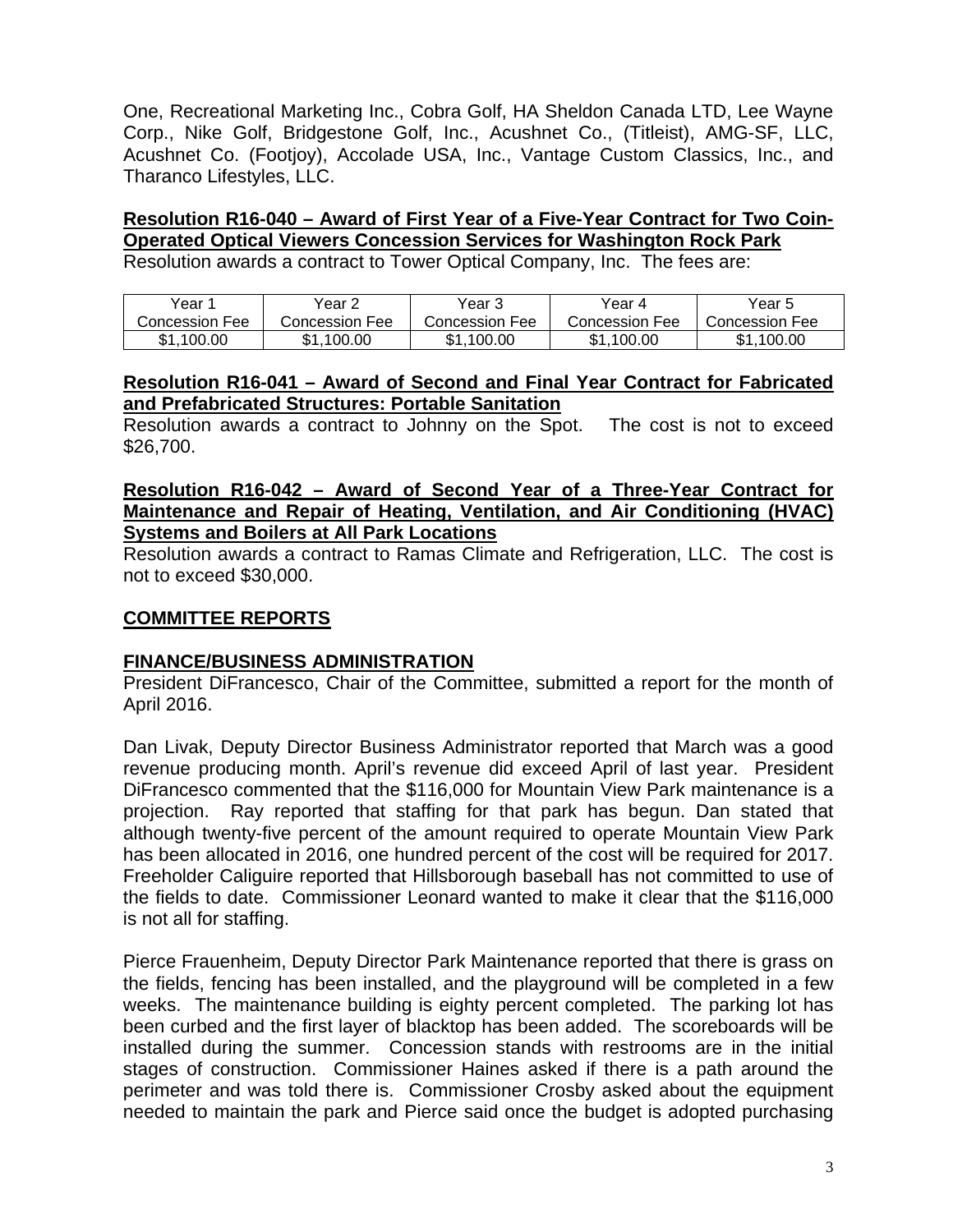of necessary equipment will begin. Freeholder Caliguire reported that in the fall everyone will have a better idea on what the needs are going to be. Ray stated that Nick Trasente has re-examined the Capital Budget and asked the Park Commission and all agencies to do a ten-year plan that staff is currently preparing. On May 20 there will be a Senior Management meeting to review that ten year plan before it is presented to the County. Ray reported that many of the infrastructures of the Park Commission are aging and becoming a problem. Many of the buildings are historic and costly to repair. Freeholder Caliguire reported that the Freeholders are responsible for requesting the ten-year capital budget plan re-examination request.

## **HUMAN RESOURCES**

President DiFrancesco, Chair of the Committee, submitted a report for the month of April 2016.

Donna Umgelter, Manager Human Resources reported that an inspector from the Department of Health Right-to-Know was at Sellars to perform an inspection. He performed a thorough inspection and could find nothing wrong. Donna thanked the staff at Sellars and specifically Diane Wizemann and Mike Adams for their help.

# **LEISURE SERVICES**

A report was submitted for the month of April 2016.

Cindie Sullivan, Deputy Director reported that the Pro-Celebrity Golf Tournament would not be the success it is without Dina's hard work. Cindie also thanked Ray and all the golf staff; the golf course looked great and they all did an amazing job.

Karren Newman, Manager Recreation reported that the Park Commission hosted a state Envirothon on May 14. There were 700 students studying wildlife, forestry, and aquatics. On Wednesday, June  $8<sup>th</sup>$  Skillman Park will be hosting The Somerset County Race to Wellness 5K beginning at 6:00 p.m.

Margie Margentino, Manager of the Stable reported that staff is preparing for summer registration on June 4. On May 22 the Stable will be hosting the Rutgers Equine Science Center to benefit the Hunter Pace.

Carrie Springer, Manager Environmental Science reported that two naturalists took 15 adults to Cape May for birding migration. The trip was a four-day overnight trip. Summer registration was held on May 18.

Dina Trunzo, Manager Therapeutic Recreation, reported that last month she had an opportunity to speak at a peer support group meeting for people with disabilities about recreational opportunities within the Park Commission and within the county. Additionally, Dina recently was a presenter at the NJ Library Association Conference. Dina was one of the panel presenters for a pre-conference on the Americans with Disability Act and she also did a breakout session on inclusion and how to accommodate a person with a disability in programs and services offered at libraries. Throughout her presentations she highlighted and promoted what the Park Commission does to accommodate a person with a disability.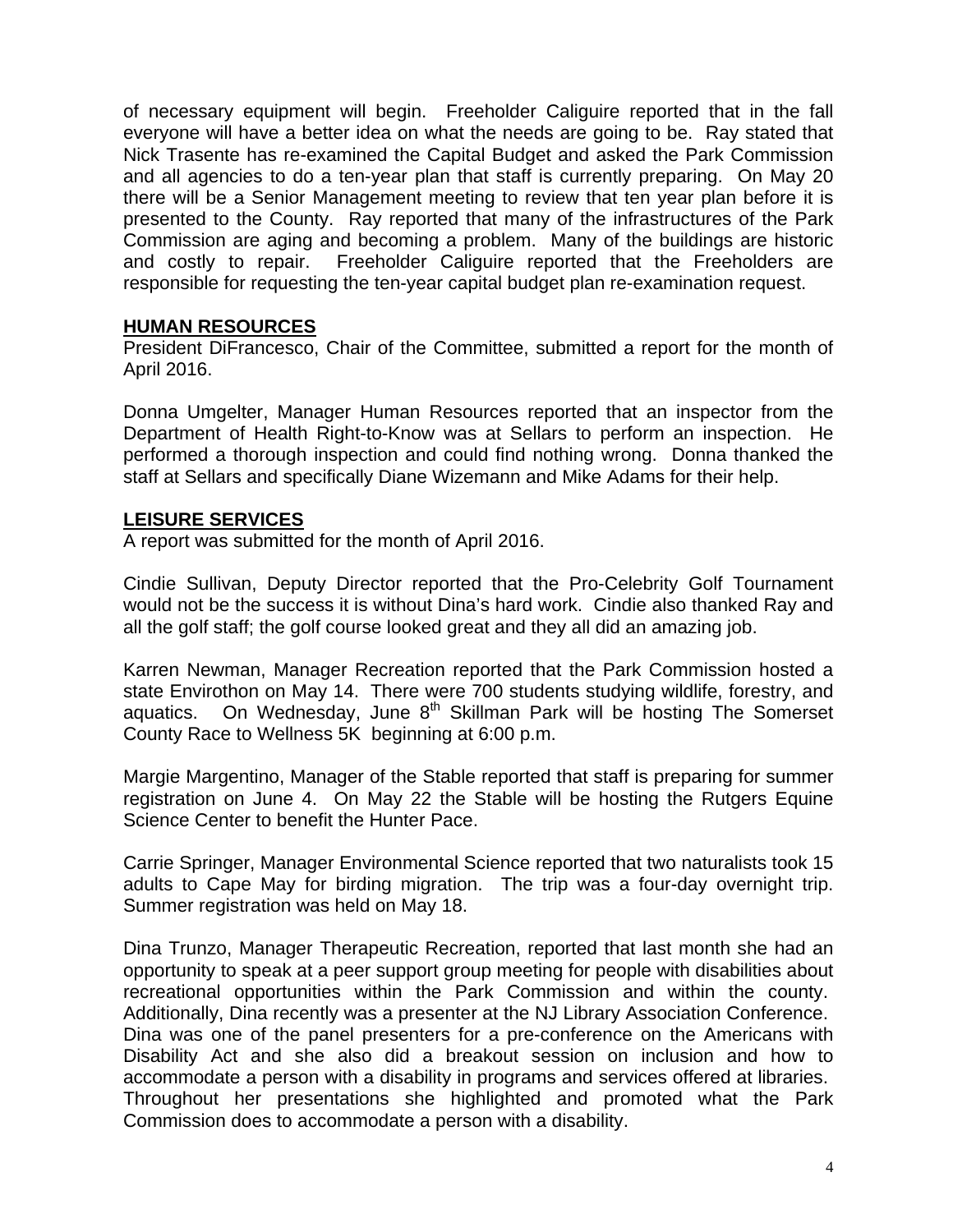# **GOLF MANAGEMENT**

Commissioner Paluck, Chair of the Committee, submitted a report for the month of April 2016.

Darrell Marcinek, Director of Golf Maintenance reported that staff focused on the maintenance of Neshanic Valley for the Pro/Celebrity Golf Tournament. Staff is repairing the aging bunkers at Spooky Brook Golf Course to improve the playability.

Bob Ransone, Deputy Director Golf Management reported that he was informed that the Arnold Palmer Kingdom magazine will have an article on Neshanic Valley Golf Course. On May 28 Neshanic Valley Golf Course will host a free golf clinic for active duty and veteran servicemen and women.

## **RECOGNITION OF PAUL CONSIGLIO**

President DiFrancesco read the resolution adopted by the Commission at the April meeting and then presented it to Paul Consiglio for his years of service as a Park Commissioner. Paul stated that he is overwhelmed with the work that the Park Commission staff does to make the parks and facilities look as great as they do. Paul is proud of the Park Commission's accomplishments and he stated that through the leadership of Donald DiFrancesco and Ray Brown the Park Commission standard will continue to be great.

# **INFORMATION MANAGEMENT**

Commissioner McCallen, Chair of the Committee submitted a report for the month of April 2016.

## **VISITOR SERVICES**

Commissioner Crosby, Chair of the Committee, submitted a report for the month of April 2016.

Dave Dendler, Manager, Park Rangers reported that he has one more seasonal to hire.

## **PROPERTY MANAGEMENT**

Commissioner Crosby, Chair of the Committee, submitted a report for the month of April 2016.

## **PLANNING AND LAND ACQUISITION**

Commissioner Haines, Chair of the Committee, submitted a report for the month of April 2016.

## **CAPITAL FACILIITES – CONSTRUCTION and ENGINEERING**

President DiFrancesco, Chair of the Committee, submitted a report for the month of April 2016.

Ray Brown reported that he has been working with staff on the revised Capital Budget.